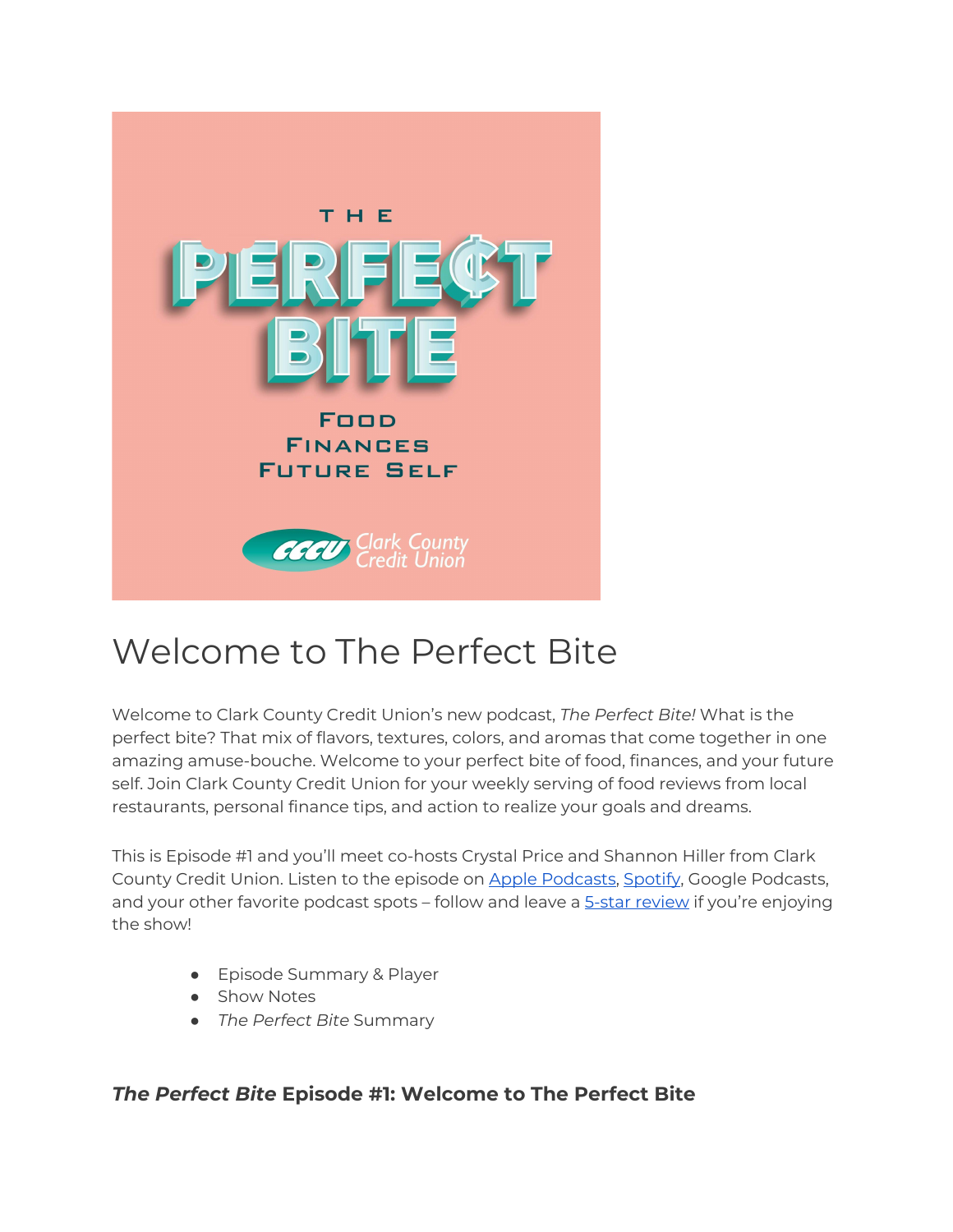What is the perfect bite? That mix of flavors, textures, colors, and aromas that come together in one amazing amuse-bouche. Welcome to your perfect bite of food, finances, and your future self. In this first bite, join co-hosts Crystal Price and Shannon Hiller from Clark County Credit Union as they taste-test Pin Kaow, discuss having financial conversations with your significant other, and provide a checklist for being in harmony with your financial goals. This episode covers everything from Pin Kaow to awkward financial conversations. Here's a small sample of what you will hear in this episode:

- How was Pin Kaow?
- When was the last time you and your partner sat down and discussed finances?
- How do you talk to your significant other about finances?
- What would you do if you got \$5,000?
- How do you view budgeting?
- What would you not like to tell your significant other about finances?
- *The Happiness Project* by Gretchen Rubin
- What is the one thing you want to create with you and your significant other's money?

Learn more at [CCCULV.org](https://www.ccculv.org/) and check out the financial resources at [CUinsight.com](https://www.cuinsight.com/).

Check out the episode and show notes below for much more detail.

#### **Show Notes**

- **Welcome to** *The Perfect Bite*
	- [0:13] Welcome to *[The Perfect Bite](https://www.ccculv.org/)*
	- o [0:32] Learn more at **[CCCULV.org](https://www.ccculv.org/)** and check out the financial resources at [CUinsight.com](https://www.cuinsight.com/)
	- [0:47] [Crystal Price](https://www.ccculv.org/Our-Mission.aspx), [Shannon Hiller](https://www.ccculv.org/Our-Mission.aspx)
	- **Food: Pin Kaow**
	- [1:49] [Pin Kaow](http://www.pinkaow.com/)
	- [4:15] Email us at ThePerfectBite@CCCULV.com
	- **Finances: Having Financial Discussions With Your Significant Other**
	- [4:48] How do you talk to your significant other about finances?
	- [6:45] How do you view budgeting?
	- o [7:08] **Accountant**
	- [7:42] When was the last time you and your partner sat down and discussed finances?
	- [8:39] What would you do if you got \$5,000?
	- [9:52] What would you not like to tell your significant other about finances?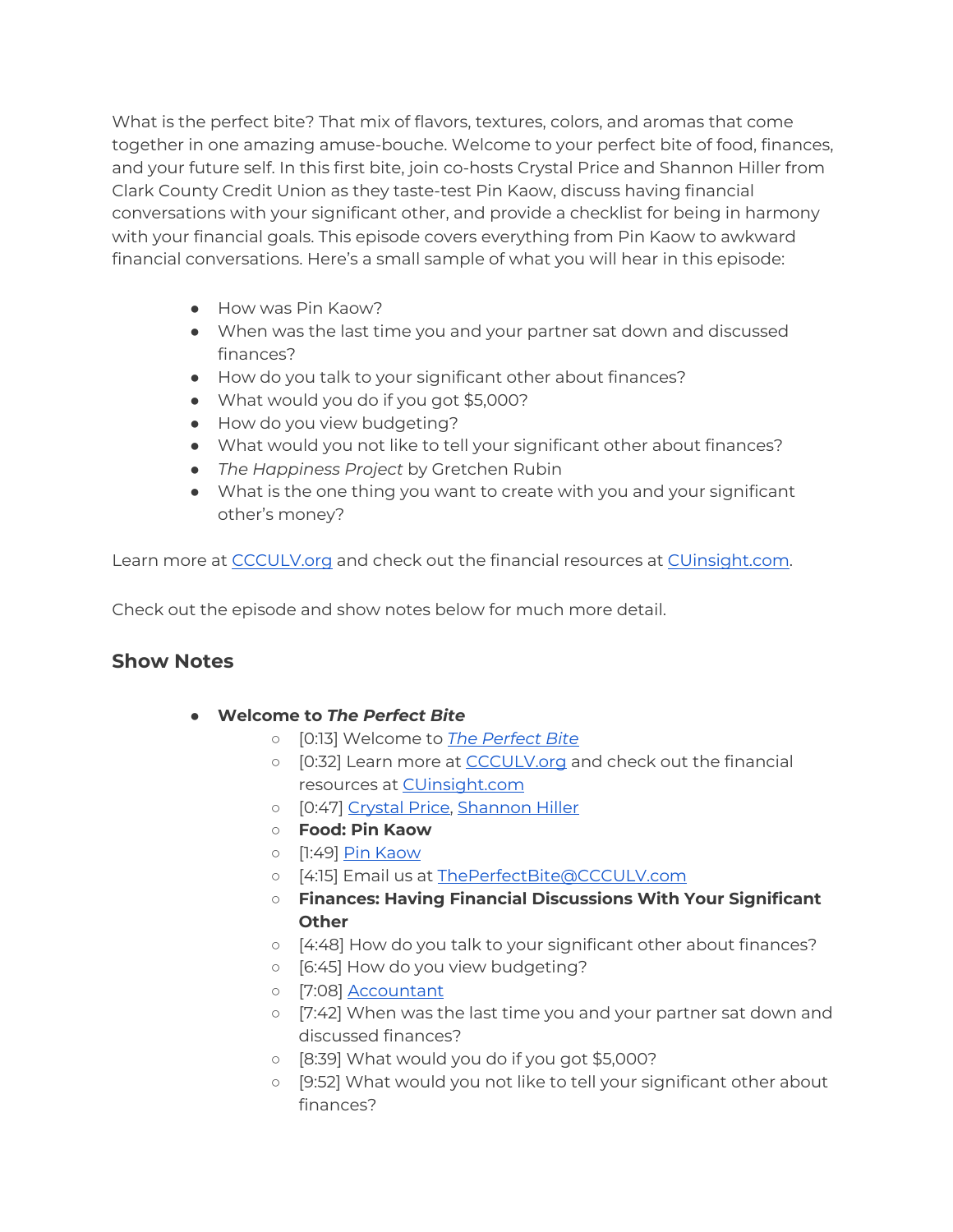- [11:21] What is the one thing you want to create with you and your significant other's money?
- [11:52] [Savings](https://www.ccculv.org/Savings-Accounts.aspx)
- [12:36] [Retirement](https://www.ccculv.org/Individual-Retirement-Account.aspx)
- o [13:19] <u>[Vision Board](https://www.oprahdaily.com/life/a29959841/how-to-make-a-vision-board/)</u>
- **Future Self: Checklist for Financial Goals**
- [13:52] *[The Happiness Project](https://gretchenrubin.com/books/the-happiness-project/about-the-book/)* by Gretchen Rubin
- o [14:52] Call 702-939-3115 or visit [MembersAuto.com](https://www.membersauto.com/) today
- o [15:26] Learn more at **[CCCULV.org](https://www.ccculv.org/)** and check out the financial resources at [CUinsight.com](https://www.cuinsight.com/)
- Theme Song: Happy Today by Joystock

### **What is** *The Perfect Bite?*

What is the perfect bite? That mix of flavors, textures, colors, and aromas that come together in one amazing amuse-bouche. Welcome to your perfect bite of food, finances, and your future self. Join Clark County Credit Union for your weekly serving of food reviews from local restaurants, personal finance tips, and action to realize your goals and dreams.

## **How do I learn more about Clark County Credit Union?**

Thanks for listening to *The Perfect Bite*. Learn more at [CCCULV.org](https://www.ccculv.org/) and check out the financial resources at [CUinsight.com](https://www.cuinsight.com/)